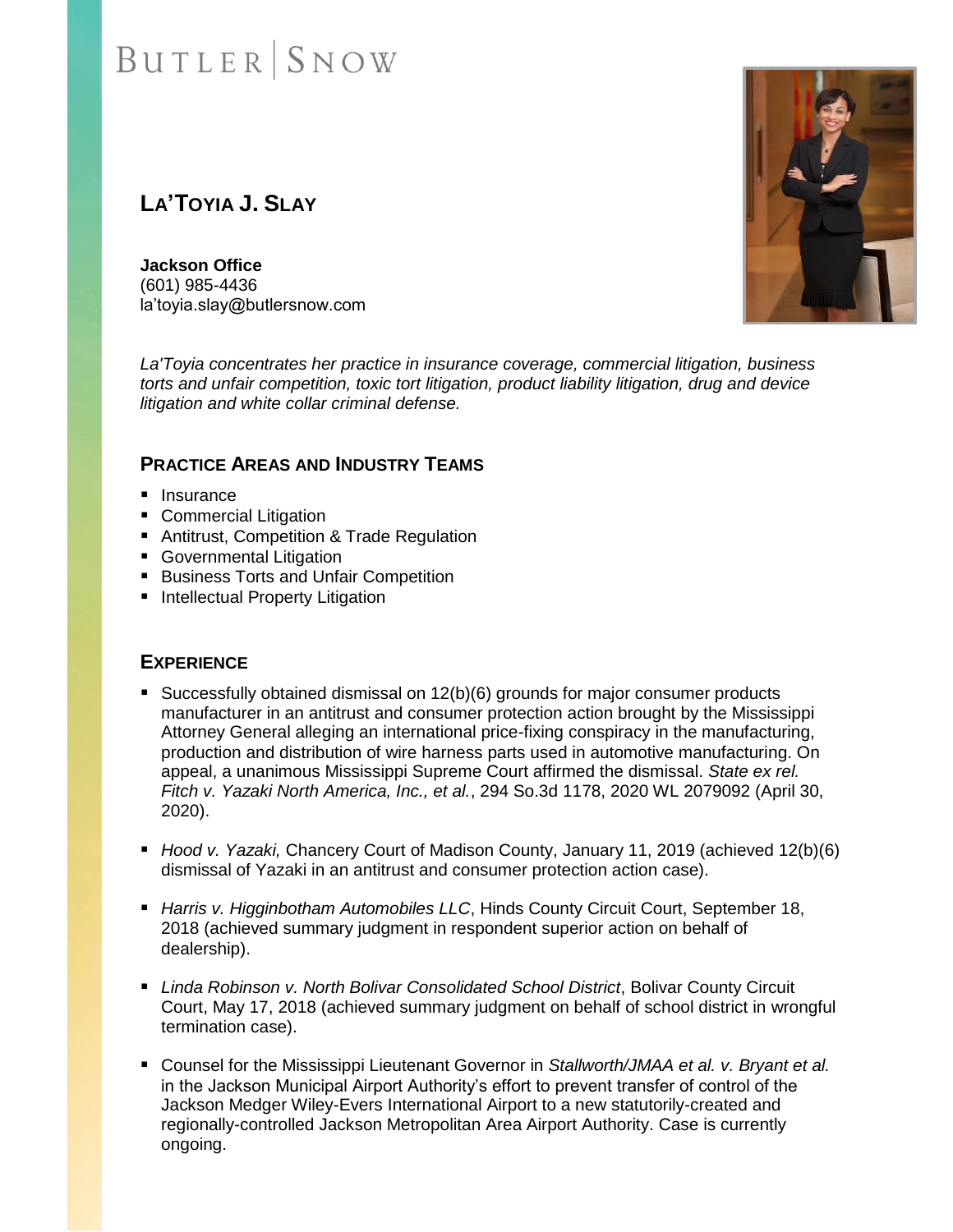- Counsel for major correctional technology vendor in civil RICO, fraud and consumer protection action brought by the Mississippi Attorney General following the resignation and federal incarceration of former Mississippi Corrections Commissioner Christopher Epps.
- Counsel for same major correctional technology vendor in consumer class action suit bringing civil RICO, fraud and consumer protection claims over rates, fees and commissions charged to inmates and inmate friends and family members. Case is currently ongoing.
- Successfully mediated on behalf of major insurance companies in bad faith insurance and workers compensation denial claims.
- **Successfully mediated on behalf of client in estate dispute valued at over a million dollars.**
- Successfully obtained dismissals on 12(b)(6) grounds and summary judgment for major consumer products manufacturers, and has assisted in white collar criminal defense matters, achieving favorable results and sentencing for her clients. Also successfully mediated on behalf of major insurance companies in bad faith insurance claims.
- **EXECTS:** Serves as counsel for major insurance companies, representing them in breach of contract and bad faith insurance claims. Also represented and/or currently represents various manufactures and companies in Mississippi Consumer Protection Act and Mississippi Antitrust Act actions brought by the Mississippi Attorney General, including: Yazaki (wire harnesses); Daiichi Sankyo (Benicar); Accord Healthcare (docetaxel); BASF (vitamins, diisocyanates); Bristol Myers Squibb (Plavix); and LG (LCD panels).

### **BAR ADMISSIONS**

- Mississippi, 2014
- U.S. District Courts
	- **E** Mississippi: Northern, Southern
- U.S. Court of Appeals ■ 5th Circuit

### **DISTINCTIONS**

- *Best Lawyers in America*<sup>®</sup>
	- Ones to Watch, Commercial Litigation, 2021-2022
- *Super Lawyers<sup>®</sup>* **I** Mid-South Rising Star, Business Litigation, 2019-2020
- *Mississippi Business Journal*, Top 50 Under 40, 2020
- Graduate, Leadership Greater Jackson
- American Inns of Court
- Adjunct Writing Professor, Mississippi College School of Law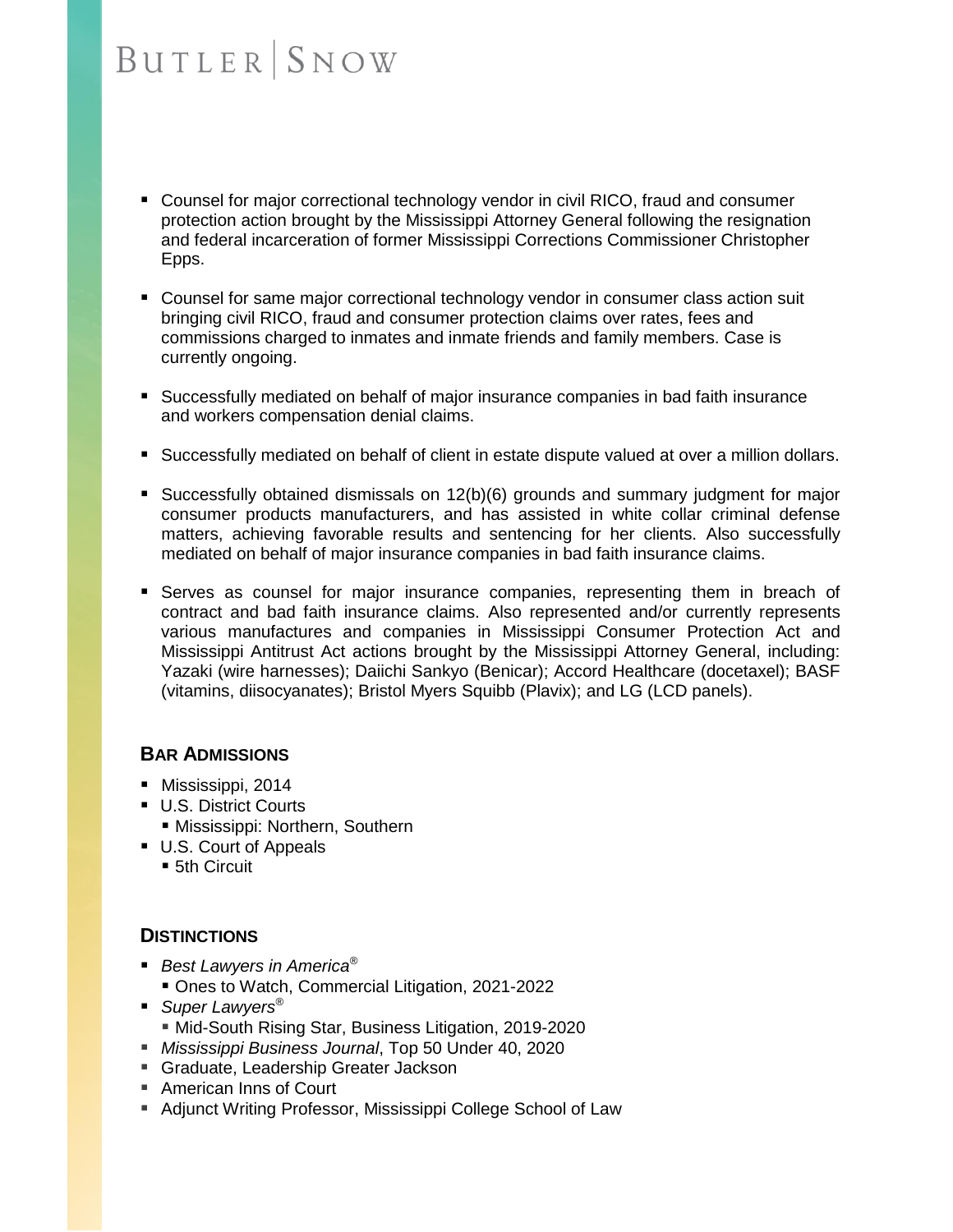### **ASSOCIATIONS**

- American Bar Association ▪ YLD Local Affiliate Designee*,* 2018
- 
- Jackson Young Lawyers ▪ President*,* 2019-2020
	- President Elect*,* 2018-2019
	- Director*,* 2016-2018
- Capital Area Bar Association
- Board Member, 2018-Present
- Magnolia Bar Association
	- Young Lawyers Chair
- Mississippi Bar Association
- Mississippi Women Lawyers Association
- Mississippi Volunteer Lawyers Project
- Federal Bar Association
- National Association of Women Lawyers

### **EDUCATION & HONORS**

- Mississippi College, J.D., *summa cum laude*, 2014
	- Dean's Award
	- **Editor-in-Chief, Law Review**
	- **E** Hearin Scholar; Reuben V. Anderson Scholar; Patricia Bennett Award
	- Moot Court Board
- Sewanee: The University of the South, B.A., *magna cum laude*, Political Science, 2011 ■ Merit Scholar
	- **Toyota Community Scholar**
	- Dean's List
	- Order of the Gownsmen Honor Society
	- Pi Sigma Alpha Honor Society

### **PAPERS, PRESENTATIONS AND PUBLICATIONS**

- Presenter, "Technology in the Daily Practice: Things You Think You Know (But Probably Don't)," The Mississippi Bar, Bridge the Gap Program, July 2019.
- Presenter, "14<sup>th</sup> Amendment: What it Actually Does and Doesn't Say", Jackson Legal Professionals CLE, October 2017.
- Author, "Facebook Unfriends Policy Allowing for Exclusion of Certain Racial and Ethnic Groups in Housing, Credit, and Employment Advertisements on the Site." Butler Snow Commercial Litigation Blog, January 2017.
- Author, "A Letter to My Nephew: An Overview of the Racial and Legal Impact of Major Cases and Controversies throughout America in 2013."